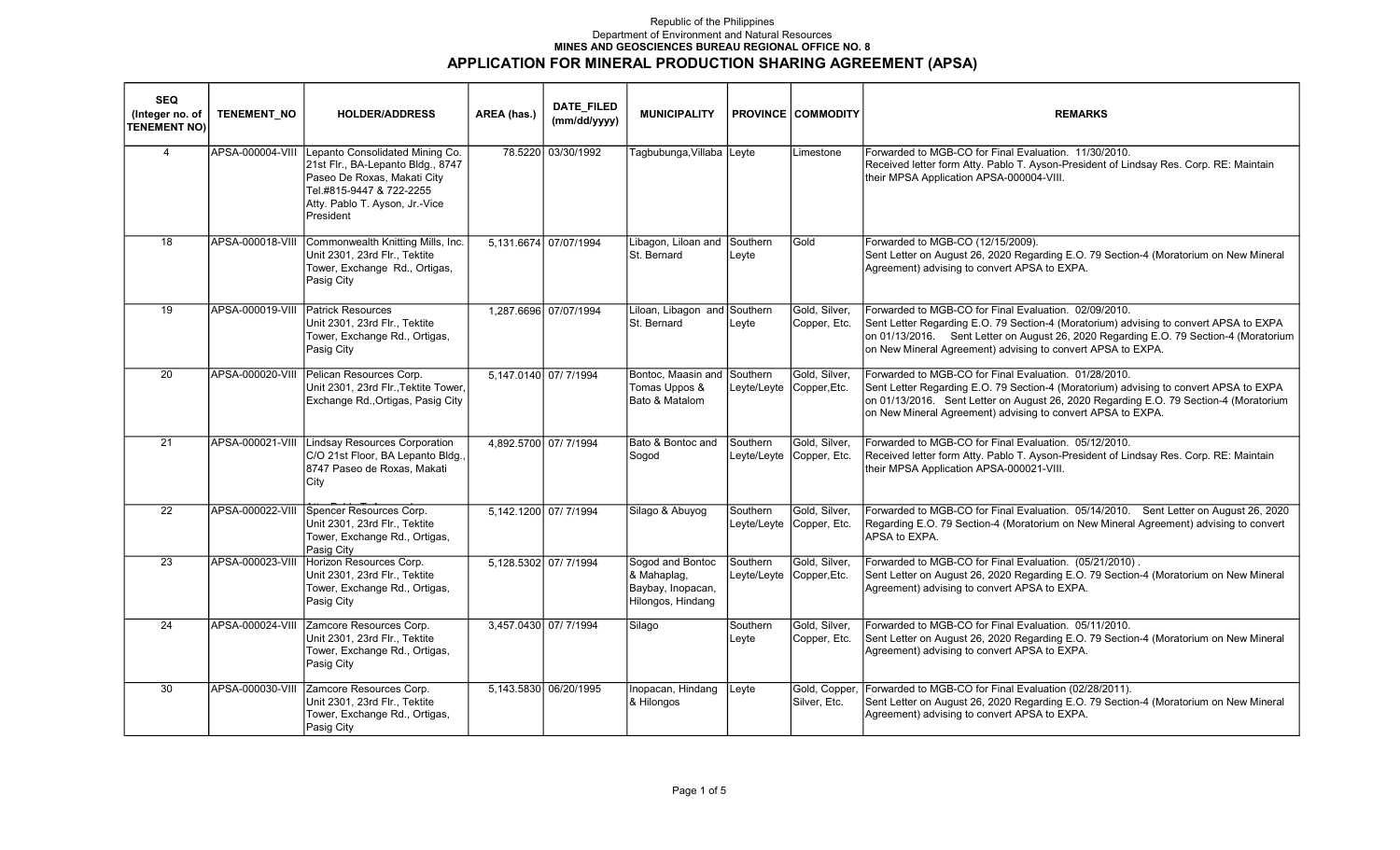| <b>SEQ</b><br>(Integer no. of<br><b>TENEMENT NO)</b> | <b>TENEMENT NO</b> | <b>HOLDER/ADDRESS</b>                                                                                                                                                                                                                                                                                                                                 | AREA (has.) | DATE_FILED<br>(mm/dd/yyyy) | <b>MUNICIPALITY</b>                  |                  | <b>PROVINCE COMMODITY</b> | <b>REMARKS</b>                                                                                                                                                                                                  |
|------------------------------------------------------|--------------------|-------------------------------------------------------------------------------------------------------------------------------------------------------------------------------------------------------------------------------------------------------------------------------------------------------------------------------------------------------|-------------|----------------------------|--------------------------------------|------------------|---------------------------|-----------------------------------------------------------------------------------------------------------------------------------------------------------------------------------------------------------------|
| 31                                                   | APSA-000031-VIII   | <b>Starman Sales Corporation</b><br>Unit 2301, 23rd Flr., Tektite<br>Tower, Exchange Rd., Ortigas,<br>Pasig City                                                                                                                                                                                                                                      |             | 4,892.0000 06/20/1995      | Hindang and<br>Hilongos              | Leyte            | Silver, Etc.              | Gold, Copper,  Forwarded to MGB-CO for Final Evaluation (12/14/2009).<br>Sent Letter on August 26, 2020 Regarding E.O. 79 Section-4 (Moratorium on New Mineral<br>Agreement) advising to convert APSA to EXPA.  |
| 32                                                   | APSA-000032-VIII   | Abigail Resources Corp.<br>Unit 2301, 23rd Flr., Tektite<br>Tower, Exchange Rd., Ortigas,<br>Pasig City                                                                                                                                                                                                                                               |             | 4,386.0360 06/20/1995      | Inopacan and<br>Hindang              | Leyte            | Silver, Etc.              | Gold, Copper, Forwarded to MGB-CO for Final Evaluation (12/14/2009).<br>Sent Letter on August 26, 2020 Regarding E.O. 79 Section-4 (Moratorium on New Mineral<br>Agreement) advising to convert APSA to EXPA.   |
| 51                                                   | APSA-000051-VIII   | Teejay, Incorporated<br>PHESCO House, 491 Quezon<br>Avenue, Q. C.<br>Tomas Y. Tan - President                                                                                                                                                                                                                                                         |             | 432.3799 09/5/1997         | Palompon, Villaba                    | Leyte            | Limestone,<br>Etc.        | Forwarded to MGB-CO for Final Evaluation 01/25/2010.<br>Sent Letter on August 26, 2020 Regarding E.O. 79 Section-4 (Moratorium on New Mineral<br>Agreement) advising to convert APSA to EXPA.                   |
| 66                                                   | APSA-000066-VIII   | JYG Ventures & Resources, Inc.<br>5th Floor Don Chua Lamco Bldg.,<br>H.V. De la Costa & Alfaro Sts.,<br>Salcedo Village, Makati City                                                                                                                                                                                                                  |             | 8,100.0000 03/04/1998      | Hinabangan &<br>Paranas              | Samar            | Bauxite, Etc.             | Forwarded to MGB-CO for Final Evaluation. (03/11/2004) Totally Inside Bauxite Mineral<br>Reservation.                                                                                                           |
| 71                                                   | APSA-000071-VIII   | <b>JYG Ventures and Resources,</b><br>Inc.<br>5th Flr., Don Chua Lamko Bldg.,<br>H.V. de La Costa and Alfaro Sts<br>Legasni Village, Makati City, M.M.                                                                                                                                                                                                |             | 1,220.4560 08/07/1998      | Matuquinao                           | Samar            | Bauxite, Etc.             | Totally Inside Bauxite Mineral Reservation. Motion for Reconsideration of JYG Ventures<br>and Res. Inc. Granted by CO on September 03, 2002 setting aside the Order of Denial<br>dated April 26, 2011 of MGB-8. |
| 81                                                   | APSA-000081-VIII   | China Phil. Mining Development<br>Corp.<br>Bayview Tower II, Unit 1701,<br>Roxas Blvd., Tambo, Parañaque<br>City Attention: Jimmy Yao Kasin,<br>President/Chairman of the Board                                                                                                                                                                       |             | 5,939.0929 06/14/2001      | Gandara and San<br>Jose De Buan      | Samar            | Bauxite, Etc.             | Totally Inside Bauxite Mineral Reservation. Forwarded to MGB-CO for Final Evaluation.<br>05/15/2001.                                                                                                            |
| $\overline{83}$                                      | APSA-000083-VIII   | Betlehem Nickel Corporation<br>8th Floor, GMA-Lou-Bel Plaza,<br>Chino Roses Avenue, Makati City<br>Roberto R. Licaros-President                                                                                                                                                                                                                       |             | 2,482.7431 08/07/2001      | Borongan, Maydolon<br>g, Balangkayan | Eastern<br>Samar | Etc.                      | Cobalt, Nickel, MAB Case No. 0164-08.                                                                                                                                                                           |
| 84                                                   | APSA-000084-VIII   | Betlehem Nickel Corporation<br>Unit 703 Lindon Suite 37 San<br>Miguel Avenue, Ortigas Center,<br>Pasig City                                                                                                                                                                                                                                           |             | 2,000.5086 08/10/2001      | Balangiga,<br>Giporlos, Lawaan       | Eastern<br>Samar | Etc.                      | Cobalt, Nickel. MAB Case No. 0164-08.                                                                                                                                                                           |
| 93                                                   | APSA-000093-VIII   | Global Min-Met Resources, Inc.<br>(Fromerly Adnama Mining<br>Resources, Inc.) (formerly Manila<br>Heavy Equipment Corporation)<br>1402 Keppel Center, Cardinal<br>Rosales Avenue, Cebu Business<br>Park, Cebu City<br>by: Joselito<br>T. Lopez-President. (formerly 14<br>G.L. Lavilles Street, Tinago Cebu<br>City<br>Lucio E. Lim, Jr. - President) |             | 4,256.0547 03/15/2004      | Llorente &<br>Gen.MacArthur          | Eastern<br>Samar |                           | Chromite, Etc. Resent to MGB-CO for Final Evaluation.<br>Sent Letter on August 26, 2020 Regarding E.O. 79 Section-4 (Moratorium on New Mineral<br>Agreement) advising to convert APSA to EXPA.                  |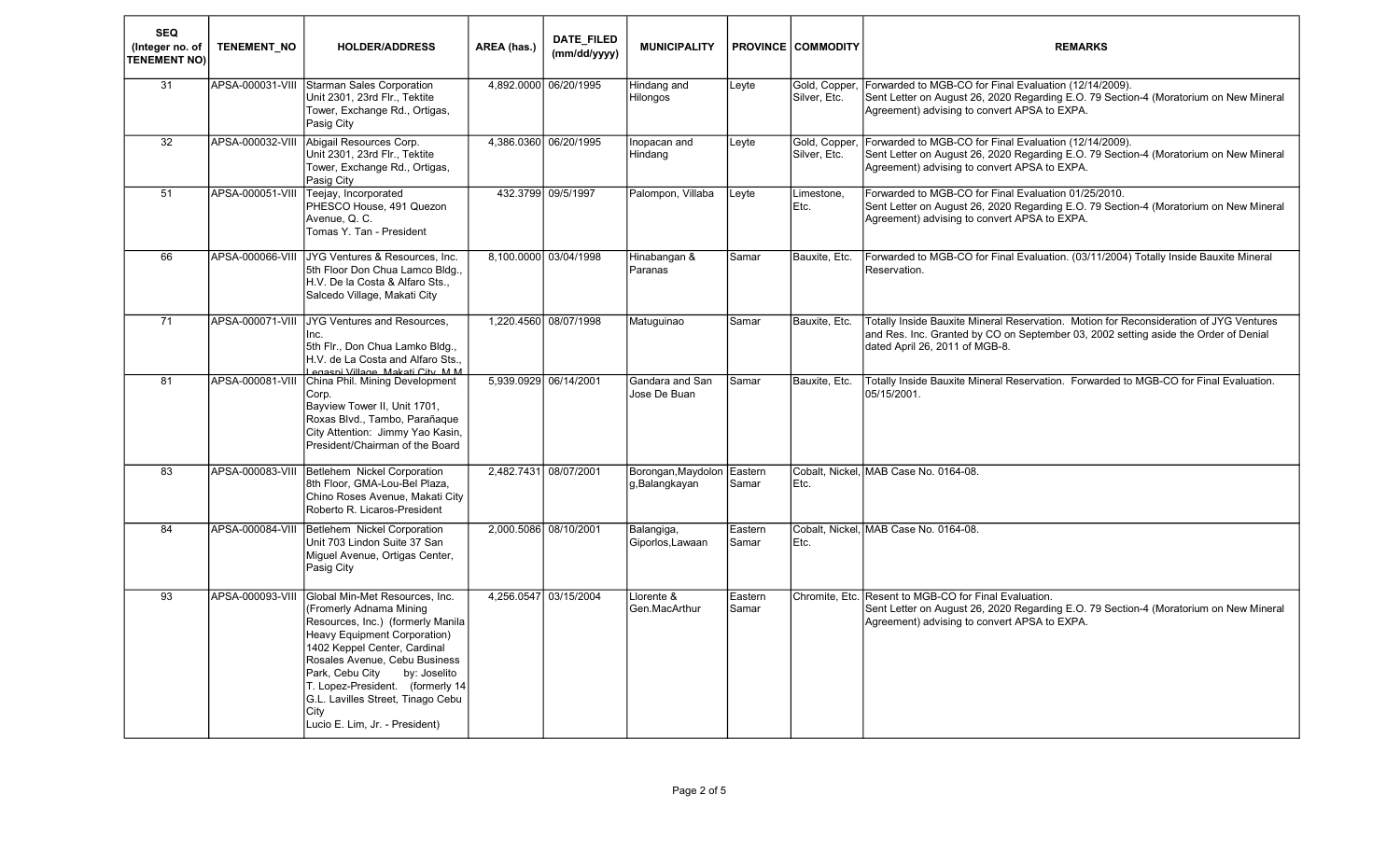| <b>SEQ</b><br>(Integer no. of<br><b>TENEMENT NO)</b> | <b>TENEMENT NO</b> | <b>HOLDER/ADDRESS</b>                                                                                                                                                                                                          | AREA (has.) | DATE_FILED<br>(mm/dd/yyyy) | <b>MUNICIPALITY</b>                     |                  | <b>PROVINCE COMMODITY</b>   | <b>REMARKS</b>                                                                                                                                                                                                                                                                             |
|------------------------------------------------------|--------------------|--------------------------------------------------------------------------------------------------------------------------------------------------------------------------------------------------------------------------------|-------------|----------------------------|-----------------------------------------|------------------|-----------------------------|--------------------------------------------------------------------------------------------------------------------------------------------------------------------------------------------------------------------------------------------------------------------------------------------|
| 96                                                   | APSA-000096-VIII   | Midian Mining Corporation<br>82-J 4th Street, New Manila,<br>Quezon City Tel.#721-6994 Fax#<br>721-4648                                                                                                                        |             | 8,100.0000 04/15/2004      | Tabango, Villaba,<br>Leyte              | Leyte            | Rock<br>Aggregates,<br>Etc. | Forwarded to MGB-CO for Final Evaluation 08/11/2006.<br>Portion of Applied area is within Tourism Development Areas (TDA's)                                                                                                                                                                |
| $\overline{97}$                                      |                    | APSA-000097-VIII Salem Mining Corporation<br>1731 Dian St., Palanan, Makati<br>City, M.M. Tel.#833-9433 Fax#<br>833-9686                                                                                                       |             | 2,433.3523 04/15/2004      | Villaba, Matag-ob & Leyte<br>Ormoc City |                  | Rock<br>Aggregates,<br>Etc. | Forwarded to MGB-CO for Final Evaluation JUNE 25, 2007.                                                                                                                                                                                                                                    |
| 99                                                   | APSA-000099-VIII   | Mt. Sinai Exploration Mining and<br>Development Corp.<br>No.2602 26th Flr., La Granda<br>Mansion, 818 Gandara St., Sta<br>Cruz, Manila Tel.# 632-734-1292<br>Fax# 632-733-7767 / 73 /69                                        |             | 810.0000 04/15/2004        | Llorente & Hernani                      | Eastern<br>Samar |                             | Chromite, Etc. Forwarded to MGB-CO for Final Evaluation. NOVEMBER 30, 2010)<br>Deed<br>of Transfer from Diamond Group of Investors & Dev't. Corp.<br>Sent Letter on August 26, 2020 Regarding E.O. 79 Section-4 (Moratorium on New Mineral<br>Agreement) advising to convert APSA to EXPA. |
| 103                                                  | APSA-000103-VIII   | <b>Timog Mining Corporation</b><br>1731 Dian Street, Palanan,<br>Makati City Tel.#: 833-9433 Fax<br>#: 833-9686                                                                                                                |             | 7,781.4738 07/14/2004      | Palompon, Merida,<br>Ormoc City         | Leyte            | Rock<br>Aggregates,<br>Etc. | Forwarded to MGB-CO for Final Evaluation 05/23/2007.                                                                                                                                                                                                                                       |
| 107                                                  | APSA-000107-VIII   | Manganese Mineral Belt Mining<br>Development Corp.<br>Unit 110 Cesar Mansion-II,<br>Escriva Ortigas Center, Bregy.<br>San Antonio, Pasig City,<br>Philippines<br>by:<br>Seo Hee Gyo-President                                  | 1,295.6723  | 10/13/2004                 | Brgy. Pena,<br>Calbayog City            | Samar            | Manganese,<br>Etc.          | FORWARDED TO MGB-CO FOR FINAL EVALUATION 08/10/2010.                                                                                                                                                                                                                                       |
| 111                                                  | APSA-000111-VIII   | Serafia C. Cobarrubias<br>#42 Maningning St., Teacher's<br>Village, Quezon City Tel.#:02-<br>435-8778                                                                                                                          |             | 795.9294 11/12/2004        | Municipalities of<br>Daram              | Samar            | Manganese,<br>etc.          | Forwarded to MGB-CO for Final Evalaution 08/03/2006.<br>Sent Letter on August 26, 2020 Regarding E.O. 79 Section-4 (Moratorium on New Mineral<br>Agreement) advising to convert APSA to EXPA.                                                                                              |
| 114                                                  | APSA-000114-VIII   | Strong Built (Mining)<br>Development Corp.<br>Unit 202, Lelang's Bldg., M.L.<br>Quezon Avenue, Pajo, Lapulapu<br>City, Cebu Chandran R. Rama -                                                                                 |             | 672.3516 07/07/2004        | <b>Baybay</b>                           | Leyte            | Manganese,<br>Etc.          | Forwarded to MGB-CO for Final Evaluation. August 27, 2010).<br>Sent Letter on August 26, 2020 Regarding E.O. 79 Section-4 (Moratorium on New Mineral<br>Agreement) advising to convert APSA to EXPA.                                                                                       |
| $\overline{115}$                                     | APSA-000115-VIII   | <b>Explosive Consultation &amp;</b><br>Application (ECA) Phils., Inc.<br>Rm. 401 ECA Bldg., No.623<br>Maharlika Cor. Sikap Sts., Brgy.<br>Plainview, Mandaluyong City<br>Tel.#533-6049; 535-7677-79,<br>Telfax: (632) 535-7675 |             | 2,515.1740 02/09/2005      | Llorente                                | Eastern<br>Samar | Chromite,<br>Iron, Etc.     | Indorsed to MGB-CO for Final Evaluation and Approval (03/31/2006).<br>Copper, Gold, Sent Letter on August 26, 2020 Regarding E.O. 79 Section-4 (Moratorium on New Mineral<br>Agreement) advising to convert APSA to EXPA.                                                                  |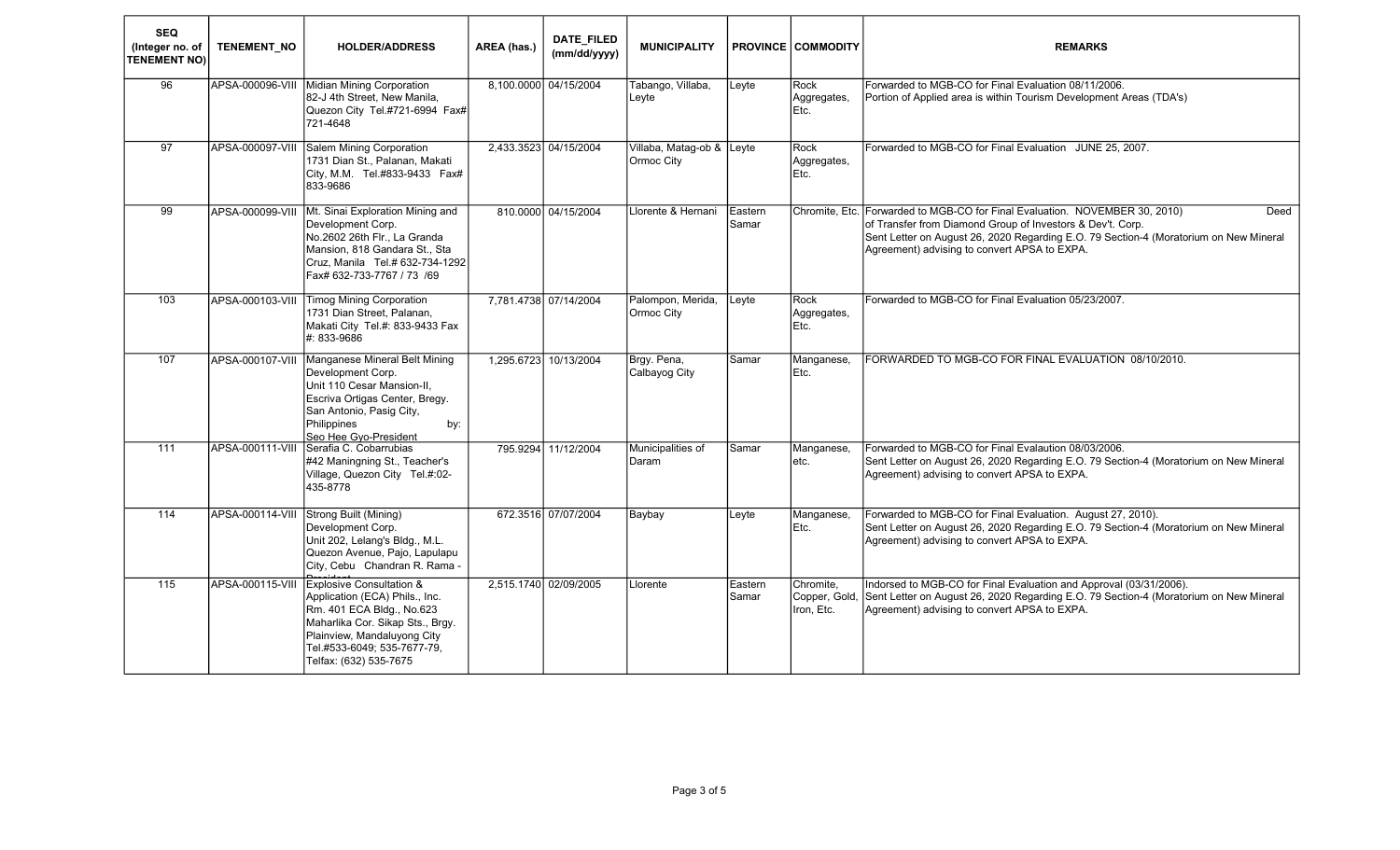| <b>SEQ</b><br>(Integer no. of<br><b>TENEMENT NO)</b> | <b>TENEMENT NO</b> | <b>HOLDER/ADDRESS</b>                                                                                                                                                                                                                                  | AREA (has.) | DATE_FILED<br>(mm/dd/yyyy) | <b>MUNICIPALITY</b>           |                  | <b>PROVINCE COMMODITY</b>        | <b>REMARKS</b>                                                                                                                                                                                                                                                                                                                                                                                                                                                                                                                                                                                                                                                                                                           |
|------------------------------------------------------|--------------------|--------------------------------------------------------------------------------------------------------------------------------------------------------------------------------------------------------------------------------------------------------|-------------|----------------------------|-------------------------------|------------------|----------------------------------|--------------------------------------------------------------------------------------------------------------------------------------------------------------------------------------------------------------------------------------------------------------------------------------------------------------------------------------------------------------------------------------------------------------------------------------------------------------------------------------------------------------------------------------------------------------------------------------------------------------------------------------------------------------------------------------------------------------------------|
| 116                                                  | APSA-000116-VIII   | Nicua Corporation<br>9018 Hormiga St., Makati City                                                                                                                                                                                                     |             | 482.5802 04/05/2005        | Fanauan & Tolosa              | Leyte            | Iron<br>Sand/Magnetit<br>e, Etc. | FORWARDED TO MGB-CO. February 11, 2008.                                                                                                                                                                                                                                                                                                                                                                                                                                                                                                                                                                                                                                                                                  |
| 118                                                  | APSA-000118-VIII   | Yinyi Minstone Mining Inc.<br>by: Su Hong Bo-Vice President<br>19th Flr. Picadilly Star Bldg., 4th<br>Avenue, cor. 27th Street<br>Fort Bonifacio Global City, Taguig<br>City<br>Tel.#: (02) 659-5082<br>Cel.#:09178866542<br>Arnelyn S. Moso-President |             | 2.265.1774 04/13/2005      | Salcedo                       | Eastern<br>Samar | Nickle.                          | Forwarded to MGB-CO for Final Evaluation NOVEMBER 30, 2010.<br>Chromite, Etc. Sent Letter on August 26, 2020 Regarding E.O. 79 Section-4 (Moratorium on New Mineral<br>Agreement) advising to convert APSA to EXPA.<br>Received letter dated October 30, 2020 Herry Lan-Admin Officer of Kingresource Mining Inc.<br>RE: Approved Deed of Assignment of three (3) Mining Tenements EXPA-000046-VIII, APSA-<br>000121-VIII, APSA-000118-VIII, respectively Approved by Ms. Reynalyn Salum Xu-<br>President on September 25, 2020 subject for payment of Registration, and Deed of<br>Assignment/Transfer Fee. Sent Letter dated November 11, 2020 for compliance of<br>mandatory requirements for the Deed of Assignment. |
| 119                                                  | APSA-000119-VIII   | <b>IDHI Minerals Corporation</b><br>Suite 19-A Strata 2000, Sarrat<br>Road, Ortigas Center, Pasig City.<br>Rolando M. Zosa-President                                                                                                                   |             | 4,536.7404 04/14/2005      | Abuyog, MacArthur<br>& Javier | Leyte            | Ore, Etc.                        | Magnetite Iron Endorsed to MGB-CO for Final Evaluation January 11, 2011.<br>Sent Letter on August 26, 2020 Regarding E.O. 79 Section-4 (Moratorium on New Mineral<br>Agreement) advising to convert APSA to EXPA.                                                                                                                                                                                                                                                                                                                                                                                                                                                                                                        |
| 121                                                  | APSA-000121-VIII   | <b>Yinshu Mining Corporation</b><br>19th Flr. Picadilly Star Bldg., 4th<br>Avenue, cor. 27th Street. Fort<br>Bonifacio Global City, Taguig City<br>by: Guowan Xu-President<br>Arnelyn S. Moso-President                                                |             | 2,076.6840 05/03/2005      | Salcedo                       | Eastern<br>Samar | Nickle.                          | Forwarded to MGB-CO for Final Evaluation November 12, 2010.<br>Chromite, Etc. Sent Letter on August 26, 2020 Regarding E.O. 79 Section-4 (Moratorium on New Mineral<br>Agreement) advising to convert APSA to EXPA. Received letter dated October 30, 2020<br>Herry Lan-Admin Officer of Kingresource Mining Inc. RE: Approved Deed of Assignment of<br>three (3) Mining Tenements EXPA-000046-VIII, APSA-000121-VIII, APSA-000118-VIII,<br>respectively Approved by Ms. Reynalyn Salum Xu-President on September 25, 2020 subject<br>for payment of Registration, and Deed of Assignment/Transfer Fee.<br>Sent Letter dated November 11, 2020 for compliance of mandatory requirements for the<br>Deed of Assignment.   |
| 124                                                  | APSA-OMR124-VII    | <b>I</b> Minoro Mining & Exploration<br>Corporation<br>9018 Hormiga St., Makati City<br>M.M.                                                                                                                                                           |             | 3.776.3116 05/12/2005      | Tolosa & Tanauan              | Leyte            | Magnetite,<br>Etc.               | Indorsed to MGB-CO for Final Evaluation 01/31/2008.<br>Sent Letter on August 26, 2020 Regarding E.O. 79 Section-4 (Moratorium on New Mineral<br>Agreement) advising to convert APSA to EXPA.                                                                                                                                                                                                                                                                                                                                                                                                                                                                                                                             |
| 130                                                  | APSA-000130-VIII   | <b>Terrestrial Mining Corporation</b><br>(Formerly Jerry M. Lanoy)<br>66 Bacilio Street, Acasia,<br>Malabon, Metro Manila<br>by:<br>Elgar Cruz-President                                                                                               |             | 776.2275 07/15/2005        | Salcedo &<br>Quinapundan      | Eastern<br>Samar |                                  | Chromite, Etc. Forawrded to MGB-CO for Final Evaluation August 27, 2010.<br>Sent Letter on August 26, 2020 Regarding E.O. 79 Section-4 (Moratorium on New Mineral<br>Agreement) advising to convert APSA to EXPA.                                                                                                                                                                                                                                                                                                                                                                                                                                                                                                        |
| 133                                                  | APSA-000133-VIII   | Tan, Jeanne Ynson<br>3rd Floor, 491 Quezon Avenue.<br>Quezon City (Operated by<br>PHESCHEM) Telefax: (02)747-<br>0740                                                                                                                                  |             | 503.5043 05/08/2009        | Palompon                      | Leyte            | Dolomitic<br>Limestone.<br>Etc.  | Forwarded to MGB-CO for Final Evaluation. 01/22/2010. COVERSION FROM MINING<br>LEASE CONTRACT MLC-416. Sent Letter on August 26, 2020 Regarding E.O. 79<br>Section-4 (Moratorium on New Mineral Agreement) advising to convert APSA to EXPA.                                                                                                                                                                                                                                                                                                                                                                                                                                                                             |
| 134                                                  | APSA-OMR134-VI     | <b>I</b> Mt. Mogan Resources and<br>Development Corporation<br>2603 26th Floor Union Bank<br>Plaza, Meralco Avenue, Pasig<br>City, Metro Manila                                                                                                        | 5,000.0022  | 6/16/2010                  | Tanauan, Tolosa &<br>Marabot  | Leyte            | Magnetite<br>Sand, Etc.          | Conversion from EP-2009-OMR012-VIII. Paid conversion fee PhP500,000.00 under<br>O.R.#:8998049 on June 16, 2010.                                                                                                                                                                                                                                                                                                                                                                                                                                                                                                                                                                                                          |